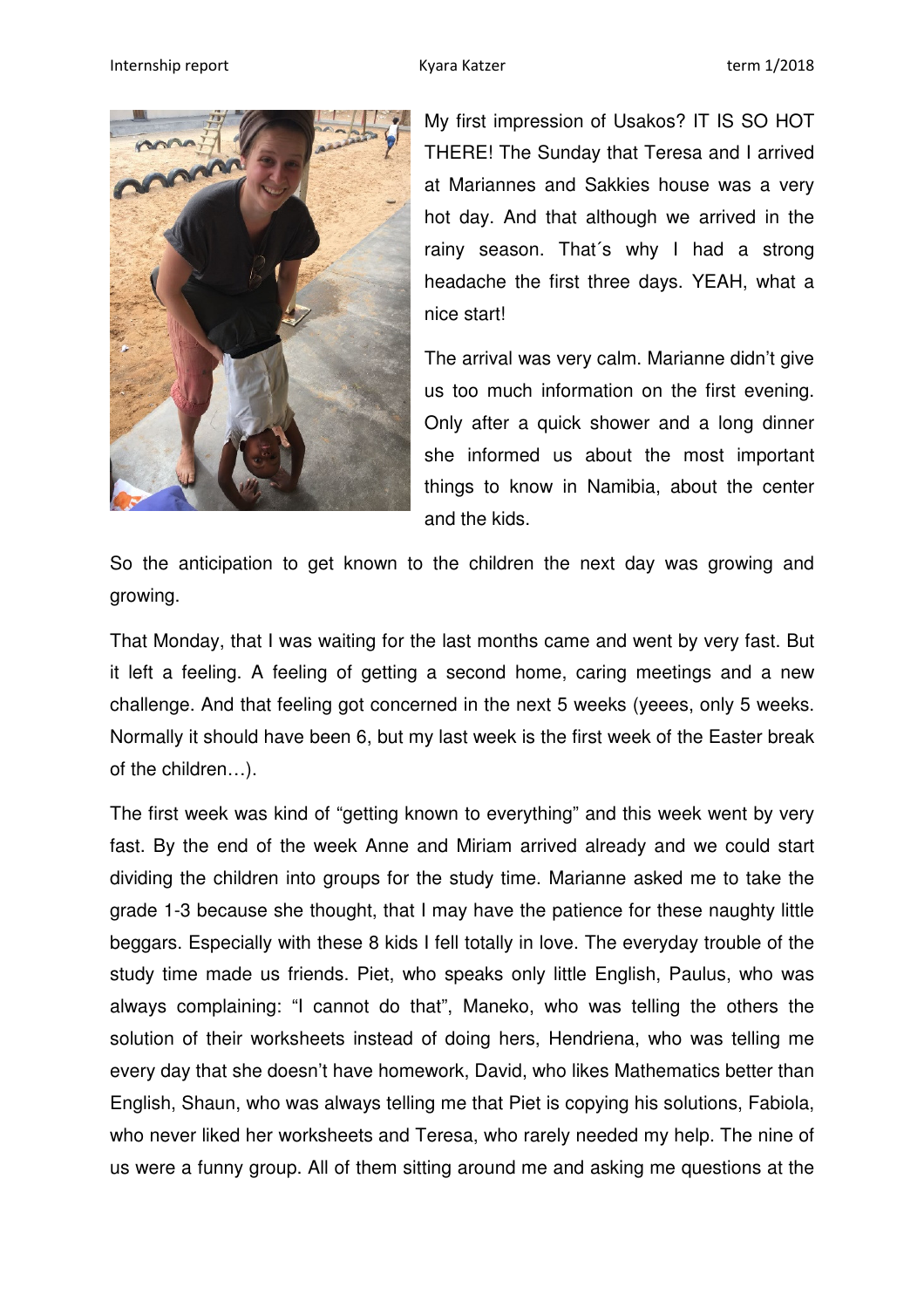same time. And me in the middle of them, trying to answer their questions as quick as possible, to move on with the next problem.



After the study time we had a lot of nice projects to do with the children. The should not only be fun but also educate them. That's why we started doing experiments with them, like a volcano out of baking powder and vinegar, a solar oven, an hot air balloon or our own cheese. We also did a day of planting, to learn the children how to care about something.

On the q.t. I got a new job  $-1$  became the hygiene woman of the center. The children came to me

with wounds, little aches and pains and I started to treat them or dressed their wounds. With Andreas, the oldest of the Centerkids, I shaved, washed and treated the heads of the boys to avoid infections and fungus. It is really fascinating how fast we all found our place and part in the Center. Each and everyone had his tasks and by the time the last two volunteers, Vincent and Leon, arrived, all of us felt at home and found his place.

Also with the family we had a lot of fun and laughed together. The highlight was a weekend trip to their farm. All six of us were standing on the back f the buggy while Sackey was driving us through the middle of nowhere. I have never seen so much untouched nature before. We experienced the farmlife here in Namibia and I fell totally in love with it. It was such a nice day that ended with a traditional braai. Thank you so much for this wonderful experience Marianne, Sackey and Imo!



The weeks went by fast and the Easter party took place. On this

last day we had a lot of fun with the children. We played funny easter games and the kids had to search for their filled easter baskets. Is was a wonderful last day until we had to accept that our time is over here. The kids sang for us and we had to say goodbye. It was such a sad moment but I will remember these kids and I learned a lot from them.